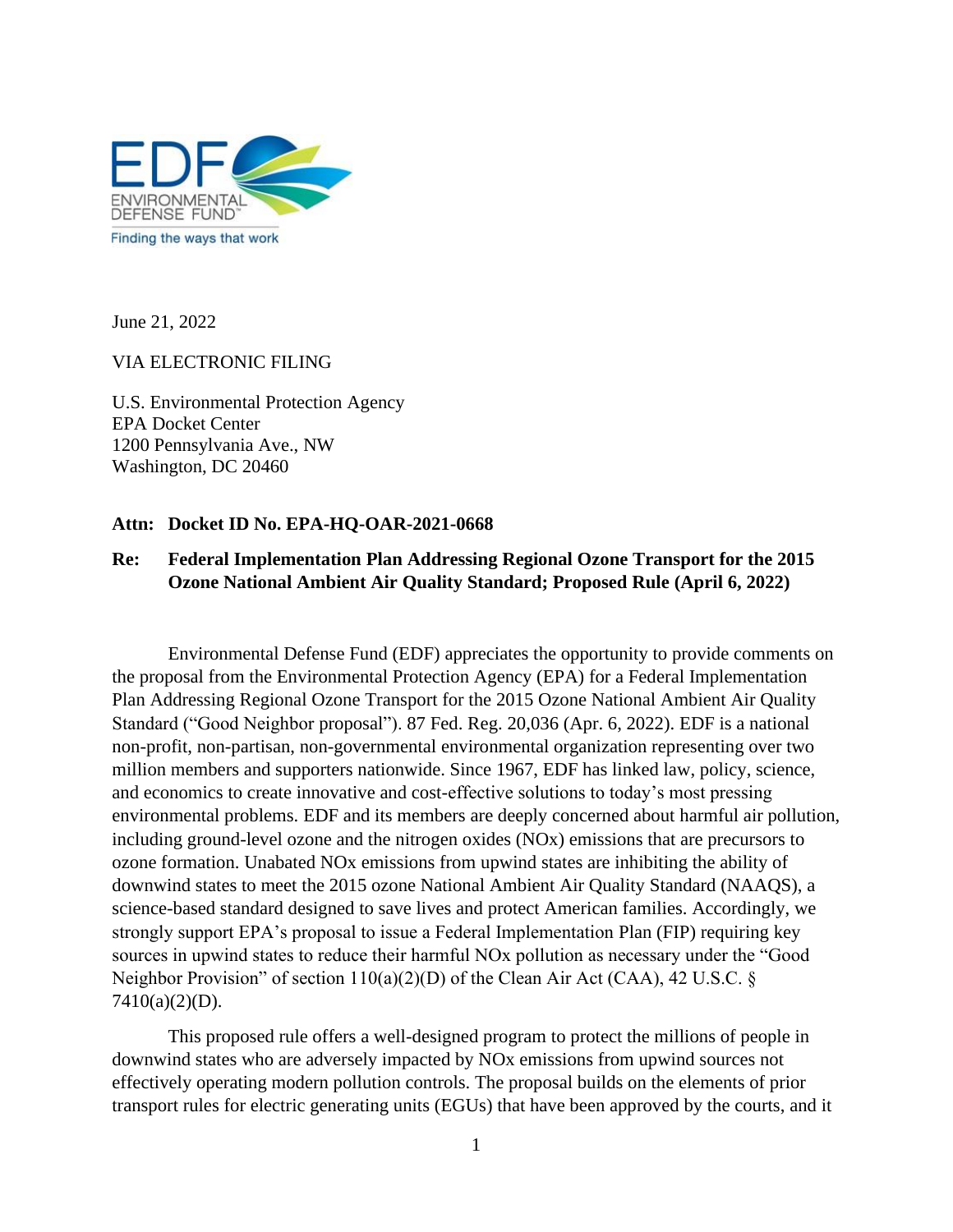includes important new safeguards to ensure that emissions reductions required under the Good Neighbor Provision are consistently implemented by the power sector throughout each ozone season and over many years. The proposal is also vital for public health because it imposes NOx limits on the many non-EGU sources that are significant sources of interstate pollution and long overdue for regulation. In addition, the proposal rightly expands the geographic scope from prior transport rules to cover more upwind states in our nation.

EDF fully supports the comments submitted jointly with our colleague environmental organizations and public health organizations on the Good Neighbor proposal. In these comments, we provide further detail on several points demonstrating the importance and reasonableness of EPA's proposal and its consistency with the Clean Air Act:

- A longstanding body of scientific evidence demonstrates that ground-level ozone harms human health and the environment.
- Downwind states like Connecticut and Colorado have taken aggressive measures to limit NOx emissions within their borders.
- Many EGUs are not optimizing their pollution controls consistently throughout each day of the ozone season and are thus failing to achieve the emissions reductions necessary to aid downwind states as required under the Good Neighbor Provision.
- EPA's proposal to establish safeguards ensuring continued implementation of the necessary emissions reductions is consistent with EPA's broad FIP authority under the Clean Air Act and is critical to securing the required emissions reductions from upwind states and sources.
- The use of Notices of Data Availability to implement EPA's proposed dynamic budgeting mechanism is consistent with the agency's use of periodic ministerial actions in other contexts.

# **I. Ground-level ozone harms public health and the environment.**

# Harms to Human Health

An extensive body of evidence, including numerous EPA assessments, demonstrates that ground-level ozone significantly harms human health. Ozone, the principal component of smog, is formed when NOx and volatile organic compounds (VOCs) interact in heat and sunlight. Reducing NO<sub>x</sub> emissions generally reduces exposure to ozone and ozone-related health effects.<sup>1</sup> Ozone is a caustic pollutant that irritates the lungs, aggravates asthma and other respiratory conditions, and is associated with a wide array of heart and lung diseases. Exposure to ozone causes numerous short- and long-term health impacts, ranging from shortness of breath and coughing, to increased risk of premature death. EPA has estimated that in 2026, the Good Neighbor proposal would prevent approximately 1,000 premature deaths, 2,400 hospital and emergency room visits, 1.3 million cases of asthma symptoms, and 470,000 school absence

<sup>1</sup> U.S. EPA, *Regulatory Impact Analysis for Proposed Federal Implementation Plan Addressing Regional Ozone Transport for the 2015 Ozone National Ambient Air Quality Standard* at ES-14 (Feb. 2022), [https://www.epa.gov/system/files/documents/2022-03/transport\\_ria\\_proposal\\_fip\\_2015\\_ozone\\_naaqs\\_2022-02.pdf.](https://www.epa.gov/system/files/documents/2022-03/transport_ria_proposal_fip_2015_ozone_naaqs_2022-02.pdf)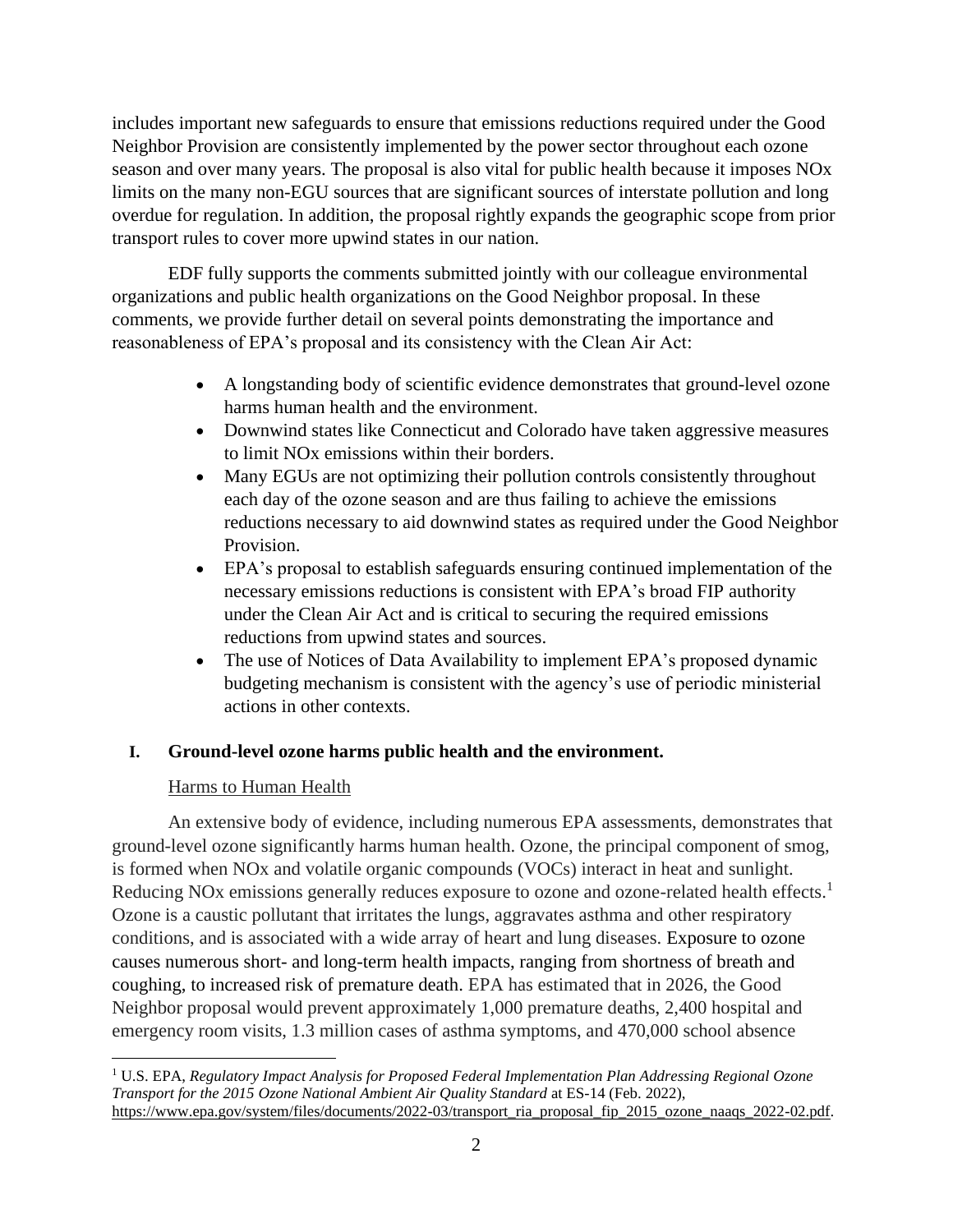days.<sup>2</sup> Ozone pollution is particularly harmful for children, seniors, people with asthma and other respiratory diseases, and outdoor workers, and the burdens of ozone pollution are disproportionately borne by low wealth communities and communities of color.

Both short- and long-term ozone exposure can have critical health implications. EPA has concluded that "there is a causal relationship between short-term ozone exposure and respiratory health effects."<sup>3</sup> Health impacts associated with short-term ozone exposure include heart disease, reduced lung function, pulmonary inflammation and susceptibility to infection, exacerbation of asthma, and premature death from heart and lung diseases.<sup>4</sup> EPA's most recent review of the scientific evidence confirms that adverse health effects occur at levels as low as 60 parts per billion (ppb).<sup>5</sup> Additionally, recent studies show that ozone exposure is associated with an increased risk of death.<sup>6</sup> Assessing ozone impacts on roughly 61 million Medicare beneficiaries across 13 years, one study found a significant association between short- and long-term ozone exposure and total mortality, particularly among communities of color and low-income communities. The associated risk of death persisted as exposures below 70 ppb.<sup>7</sup>

Long-term exposure to ozone pollution can lead to particularly severe health impacts. EPA has concluded that "a likely to be a causal relationship exists between long-term ozone exposure and respiratory effects"<sup>8</sup> and has indicated that "recent evidence is suggestive of a causal relationship between long-term [ozone] exposures and total mortality."<sup>9</sup> Some longitudinal studies have further demonstrated that "long-term [ozone] exposure influences the risk of asthma development in children,"<sup>10</sup> and a recent study following 5,780 adults for a decade across six U.S. metropolitan regions found that long-term ozone exposure was associated with development of emphysema.<sup>11</sup> In a study of 11 million Medicare participants across the Southeast U.S., long-term ozone was associated with increased risk of first hospital admissions for stroke, chronic obstructive pulmonary disease, pneumonia, myocardial infarction, lung cancer, and heart failure.<sup>12</sup>

<sup>2</sup> U.S. EPA, *EPA's Proposed "Good Neighbor" Plan to Address Ozone Pollution – Overview* at 1,

[https://www.epa.gov/system/files/documents/2022-03/fact-sheet\\_2015-ozone-proposed-good-neighbor-rule.pdf.](https://www.epa.gov/system/files/documents/2022-03/fact-sheet_2015-ozone-proposed-good-neighbor-rule.pdf) <sup>3</sup> U.S. EPA, *2020 Integrated Science Assessment for Ozone and Related Photochemical Oxidants* ("2020 ISA") at 3- 83; *see also* U.S. EPA, *2013 Final Report: Integrated Science Assessment of Ozone and Related Photochemical Oxidants* ("2013 ISA") at 1-6.

<sup>4</sup> 2020 ISA at IS-24–IS-31.

<sup>5</sup> *Id.* at IS-31, 3-1; *see also* 80 Fed. Reg. 65,363 (Oct. 26, 2015) (noting that ozone concentrations as low as 60 ppb have been shown to decrease lung function and to increase airway inflammation).

<sup>6</sup> *See* 2013 ISA at 1-14 (indicating there is "likely to be a causal relationship between short-term exposures to [ozone] and total mortality").

<sup>7</sup> Di et al., *Air Pollution and Mortality in the Medicare Population,* 376 New England J. Med. 2513–2522 (2017), doi:10.1056/NEJMoa1702747; Di et al., *Association of Short-term Exposure to Air Pollution with Mortality in Older Adults*, 318 JAMA 2446–2456 (2017), doi:10.1001/jama.2017.17923.

<sup>8</sup> 2020 ISA at 3-116.

<sup>9</sup> 2013 ISA at 1-15; *see also* 2020 ISA at 6-42.

<sup>10</sup> 2013 ISA at 7-2; *see also* 2020 ISA at IS-31, 3-94.

<sup>11</sup> Wang et al., *Association between long-term exposure to ambient air pollution and change in*

*quantitatively assessed emphysema and lung function,* 322 JAMA 546–556 (2019), doi:10.1001/jama.2019.10255.

<sup>12</sup> Yazdi et al*., Long-term exposure to PM2. 5 and ozone and hospital admissions of*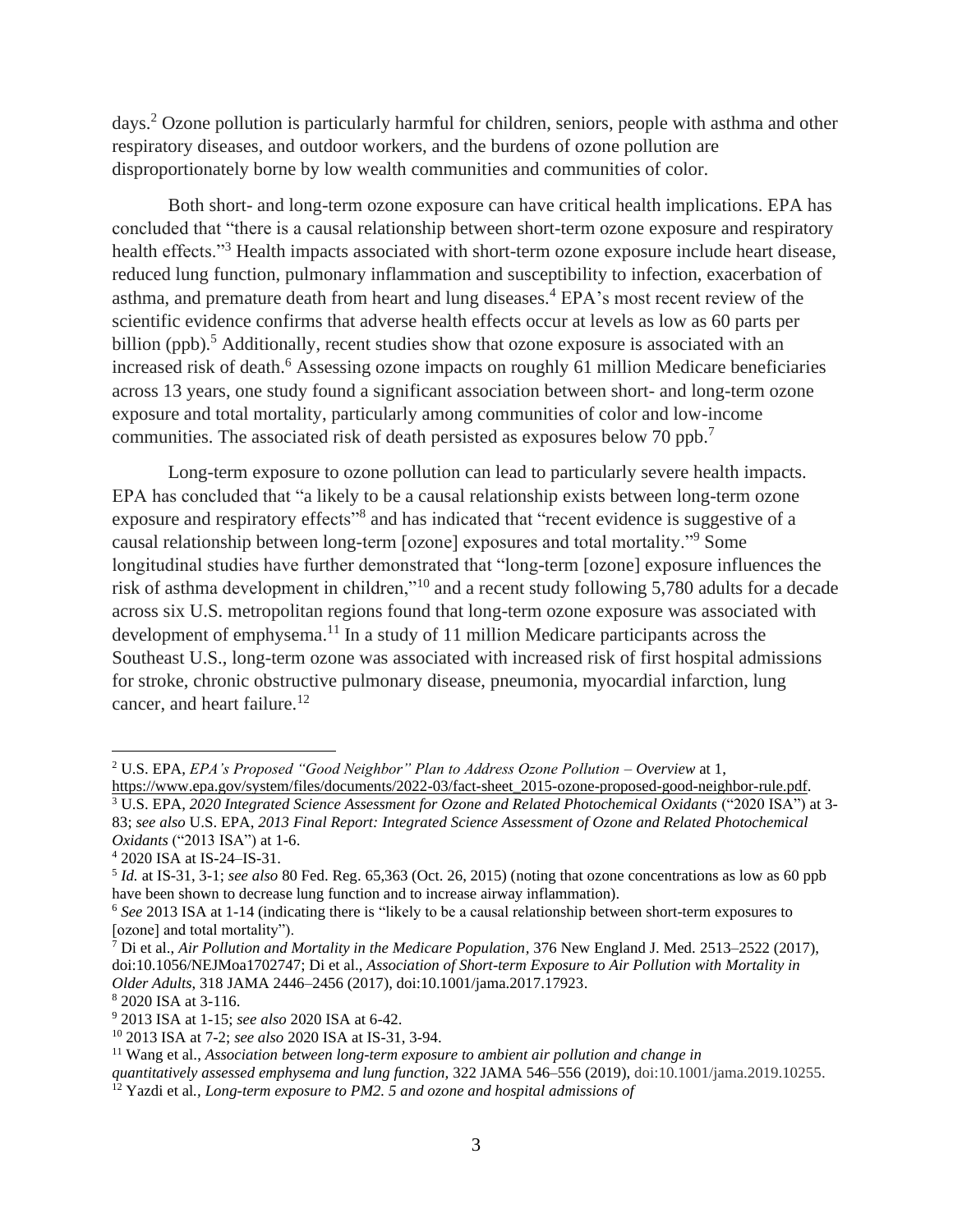The adverse health effects of ozone exposure are even more pronounced for children, people with asthma and other lung diseases, the elderly, and people active outdoors. Compared to healthy individuals, people with asthma suffer more severe impacts from ozone exposure and are more vulnerable at lower levels of exposure. According to the Centers for Disease Control and Prevention, asthma affects over 25 million Americans, including over 4.2 million children, and results in over 1.8 million emergency room visits and over 4 thousand deaths.<sup>13</sup> Asthma also disproportionately burdens children, families with lower incomes, and people of color.<sup>14</sup> Children are among those at highest risk from ozone exposure because their lungs are still developing, they breathe more air per unit of bodyweight, are more likely to have asthma, and are more likely to be active outdoors.<sup>15</sup> Children with asthma face further elevated risk from ozone exposure. Numerous studies have shown that children with asthma experience decreased lung function and exacerbated respiratory symptoms when exposed to ozone pollution.<sup>16</sup>

In addition, ozone pollution is disproportionately harmful to low-income communities and communities of color. People of color, and especially Black people, are more likely to live in areas with higher levels of harmful air pollution, including ozone. According to the American Lung Association's 2022 State of the Air Report, people of color are 3.6 times more likely than white people to live in counties with the worst air pollution.<sup>17</sup> The asthma burden also falls disproportionately on people of color, and these disparities are particularly evident in mortality and hospitalization rates.<sup>18</sup>

Health harms from ozone pollution are not limited to cardiovascular and respiratory systems. Exposure to ozone may contribute to or exacerbate metabolic syndrome, <sup>19</sup> and longterm ozone concentrations have been linked to increased hazard ratios for incident diabetes.<sup>20</sup> A recent longitudinal study following 1,090 Mexican Americans in the Sacramento metropolitan

<sup>15</sup> 2015 Ozone Standard Fact Sheet at 2–3; EPA's Children's Health Protection Advisory Committee, Review of Ozone NAAQS ("Children suffer a disproportionate burden of ozone-related health impacts due to critical developmental periods of lung growth in childhood and adolescence that can result in permanent disability."), https://www.epa.gov/sites/production/files/2014-12/documents/2014.05.19 chpac\_ozone\_naags.pdf.

<sup>19</sup> 2020 ISA at 5-7, 5-46–5-47.

*Medicare participants in the Southeast USA*, 130 Environment International 104879 (2019), doi[:10.1016/j.envint.2019.05.073.](https://doi.org/10.1016%2Fj.envint.2019.05.073)

<sup>&</sup>lt;sup>13</sup> Centers for Disease Control and Prevention, Most Recent National Asthma Data available at

[https://www.cdc.gov/asthma/most\\_recent\\_national\\_asthma\\_data.htm](https://www.cdc.gov/asthma/most_recent_national_asthma_data.htm) (last accessed June 10, 2022). <sup>14</sup> U.S. Environmental Protection Agency, Fact Sheet, *Overview of EPA's Updates to the Air Quality Standards for Ground-Level Ozone* at 3 ("2015 Ozone Standard Fact Sheet"), *available at* 

[https://www.epa.gov/sites/production/files/2015-10/documents/overview\\_of\\_2015\\_rule.pdf.](https://www.epa.gov/sites/production/files/2015-10/documents/overview_of_2015_rule.pdf)

<sup>16</sup> *See, e.g.,* Mortimer et al., *The Effect of Air Pollution on Inner‐City Children with Asthma*, 19 Eur. Respiratory J. 699 (2002); 2020 ISA at IS-24–IS-32; 2013 ISA at 6‐120–21, 6‐160.

<sup>&</sup>lt;sup>17</sup> American Lung Association, *State of the Air* 2022 11 (2022) ("2022 State of the Air"), available at [https://www.lung.org/getmedia/74b3d3d3-88d1-4335-95d8-c4e47d0282c1/sota-2022.pdf.](https://www.lung.org/getmedia/74b3d3d3-88d1-4335-95d8-c4e47d0282c1/sota-2022.pdf)

<sup>18</sup> Asthma and Allergy Foundation of America, *Asthma Disparities in America: A Roadmap to Reducing Burden on Racial and Ethnic Minorities* (2020) at 10–12, [https://www.aafa.org/media/2743/asthma-disparities-in-america](https://www.aafa.org/media/2743/asthma-disparities-in-america-burden-on-racial-ethnic-minorities.pdf)[burden-on-racial-ethnic-minorities.pdf.](https://www.aafa.org/media/2743/asthma-disparities-in-america-burden-on-racial-ethnic-minorities.pdf)

<sup>20</sup> 2020 ISA at 5-46; Renzi et al., *Air pollution and occurrence of type 2 diabetes in a large cohort study*, 112 Environment International 68–76 (2017) [https://doi.org/10.1016/j.envint.2017.12.007;](https://doi.org/10.1016/j.envint.2017.12.007) Jerrett et al., *Ambient ozone and incident diabetes: A prospective analysis in a large cohort of African American women*, 102 Environment International 42–47 (2017) [https://doi.org/10.1016/j.envint.2016.12.011.](https://doi.org/10.1016/j.envint.2016.12.011)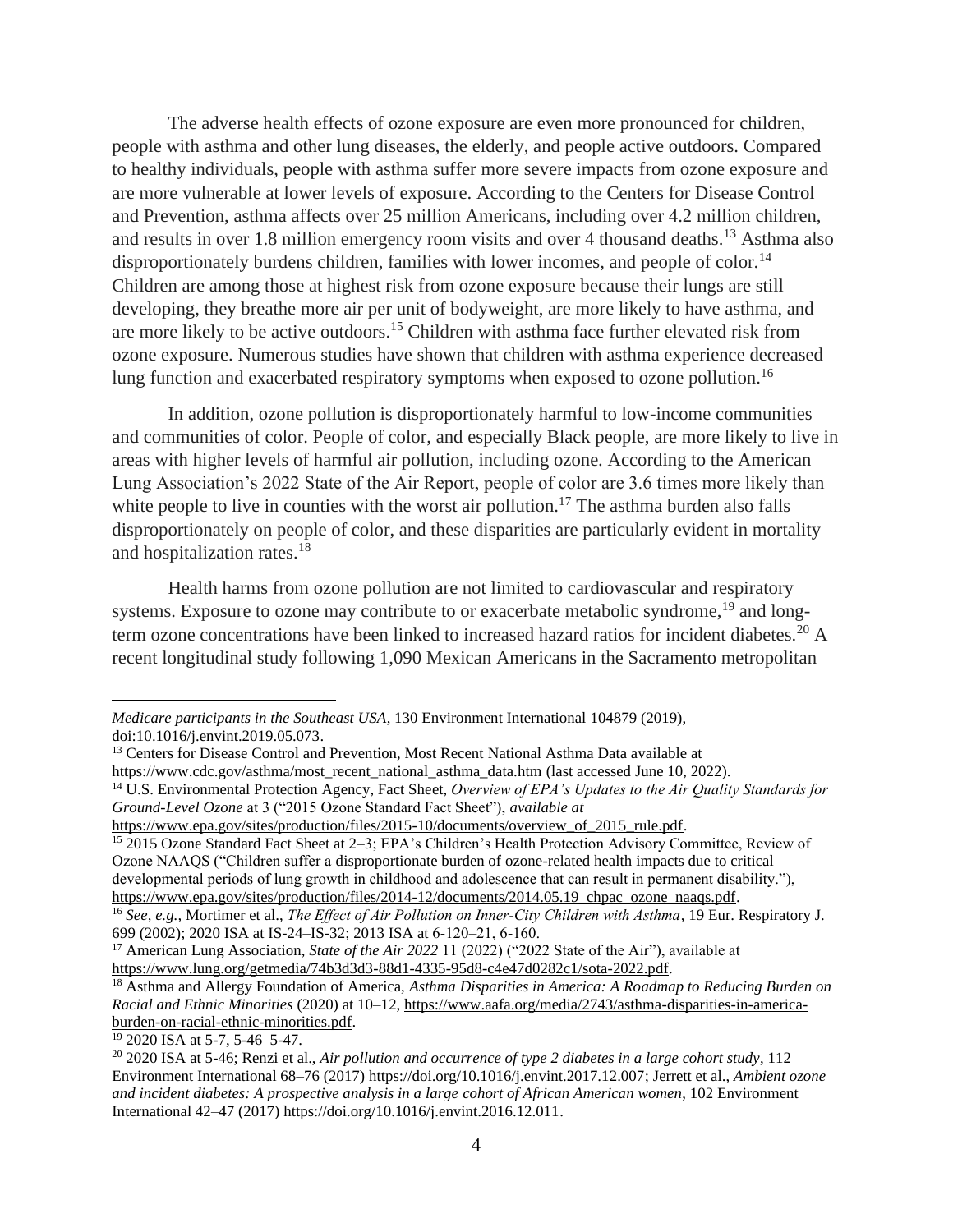area investigated the role of ozone exposure and outdoor physical activity in diabetes development and found that ozone exposure contributes to the development of type 2 diabetes.<sup>21</sup> Prolonged exposure to ozone may also accelerate cognitive decline in the initial stages of dementia.<sup>22</sup> Findings of a 2017 study indicated that both chronic and acute ozone exposure increased stillbirth risk and that ozone exposure may be linked to approximately 8,000 stillbirths per year in the U.S.<sup>23</sup> Another two studies carried out in California and Florida, each of over 400,000 births, found elevated exposure to ozone during pregnancy was associated with higher risk of preterm birth.<sup>24</sup>

### Harms to the Environment

In addition to significant harms to human health, ozone is damaging to ecosystems. Exposure to ozone is associated with a wide array of vegetation and ecosystem effects, including reduced growth and productivity, tree deaths, visible leaf injury, reduced carbon storage, reduced crop yields and crop quality, species composition shift, and changes in ecosystem services.<sup>25</sup> "In terms of forest productivity and ecosystem diversity, ozone may be the pollutant with the greatest potential for region-scale forest impacts."<sup>26</sup> Ozone exposure decreases vegetation growth and biomass accumulation in a variety of plant life, including the yield and quality agricultural crops.<sup>27</sup> In addition to productivity impacts, ozone exposure decreases resilience and heightens susceptibility to stressors such as disease and extreme temperatures. Ozone's harm to vegetation and plant life can damage entire ecosystems, impacting wildlife, soil biogeochemical cycles, biodiversity, and overall ecosystem functioning.<sup>28</sup>

Ozone is also a potent greenhouse gas and contributes to climate change impacts already threatening the natural environment and the welfare of communities across the country. In addition to its warming effects, ozone contributes to the climate crisis by inhibiting the growth and natural carbon sequestration potential of plants.<sup>29</sup> Moreover, climate change is expected to increase tropospheric ozone, further amplifying the ecosystem and public health harms of ozone.

<sup>21</sup> Yu et al., *Ozone Exposure, Outdoor Physical Activity, and Incident Type 2 Diabetes in the SALSA Cohort of Older Mexican Americans*, 129 Environmental Health Perspectives (2021) [https://doi.org/10.1289/EHP8620.](https://doi.org/10.1289/EHP8620)

<sup>&</sup>lt;sup>22</sup> Galkina Cleary et al., *Association of Low-Level Ozone with Cognitive Decline in Older Adults*, 61 J. Alzheimer's Disease 67–78 (2018), doi: 10.3233/JAD-170658.

<sup>23</sup> Mendola et al., *Chronic and Acute Ozone Exposure in the Week Prior to Delivery is Associated with the Risk of Stillbirth*, 14 Int'l J. Envt'l Research and Pub. Health 731 (2017).

<sup>24</sup> Laurent et al., *A statewide nested case-control study of preterm birth and air pollution by source and composition: California, 2001-2008,* 124 Evt'l Health Perspectives 1479–1486 (2016); Ha S, Hu H, Roussos-Ross D, Haidong K, Roth J, Xu X, *The effects of air pollution on adverse birth Outcomes*, 134 Environ Res. 198-204 (2014).

<sup>25</sup> 2020 ISA at 8-3; U.S. EPA, *Regulatory Impact Analysis for Proposed Federal Implementation Plan Addressing Regional Ozone Transport for the 2015 Ozone National Ambient Air Quality Standard* at 5-25 (Feb. 2022); U.S. EPA, *Policy Assessment for the Review of the Ozone National Ambient Air Quality Standards* at 4-1 (May 2020), [https://www.epa.gov/sites/default/files/2020-05/documents/o3-final\\_pa-05-29-20compressed.pdf.](https://www.epa.gov/sites/default/files/2020-05/documents/o3-final_pa-05-29-20compressed.pdf)

<sup>26</sup> U.S. EPA, *Regulatory Impact Analysis of the Final Revisions to the NAAQS for Ground-Level Ozone*, EPA-452/R-15-007, at ES-13, 7-3 (Sep. 2015), [https://www3.epa.gov/ttnecas1/docs/20151001ria.pdf.](https://www3.epa.gov/ttnecas1/docs/20151001ria.pdf) <sup>27</sup> 2013 ISA at 1-9

<sup>28</sup> *See* Agathokleous et al., *Ozone affects plant, insect, and soil microbial communities: A threat to terrestrial ecosystems and biodiversity*, 6 Science Advances (2020) [doi:10.1126/sciadv.abc1176.](https://doi.org/10.1126/sciadv.abc1176) <sup>29</sup> 2020 ISA 8-36–8-37.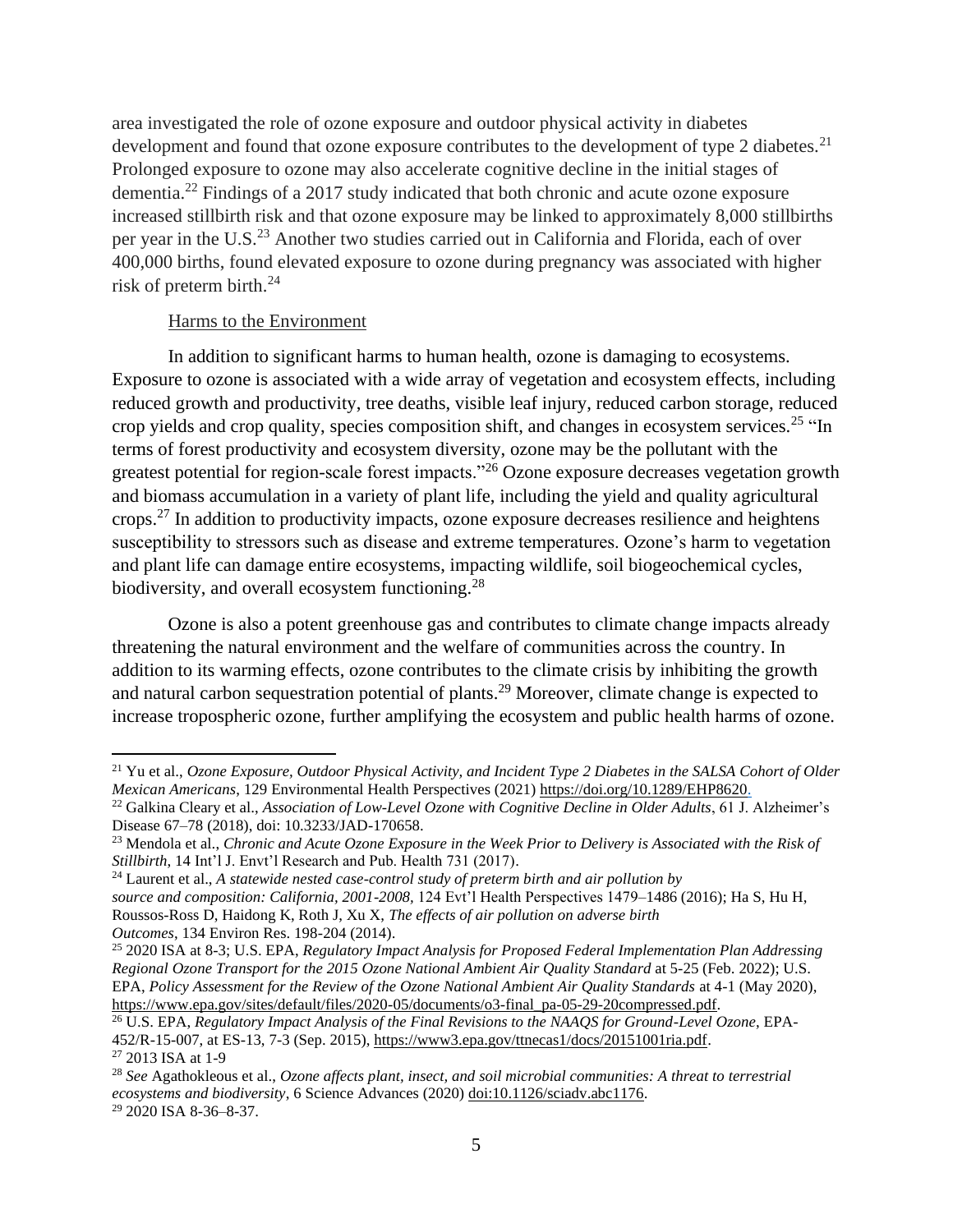As communities across the United States grapple with warming temperatures, devastating wildfires, more intense hurricanes, biodiversity loss, rising sea levels, and other climate impacts, it is imperative to limit interstate ozone pollution and mitigate the worst impacts of warming on public health and ecosystems.

EPA has identified numerous environmental benefits of reducing NOx emissions, linking reductions to decreases in acidic deposition, visibility impairment, and nutrient enrichment.<sup>30</sup> Acidic deposition can cause biodiversity loss, increase species vulnerability to other stressors, and reduce aesthetic quality and productivity of both terrestrial and aquatic ecosystems.<sup>31</sup> Nitrogen deposition also contributes to excess nutrient enrichment and eutrophication, which can disrupt fish and shellfish production, reduce biodiversity in terrestrial systems, and disrupt cultural ecosystem services.<sup>32</sup> EPA must finalize a strong Good Neighbor proposal that protects communities and ecosystems from the damaging effects of interstate ozone pollution.

## **II. Downwind states have been and are still taking aggressive steps to reduce NOx emissions from sources within their borders.**

As the Supreme Court has explained, the purpose of the CAA's Good Neighbor Provision, 42 U.S.C. § 7410(a)(2)(D), is to address the complex problem of interstate air pollution in which upwind states "reap[] the benefits of the economic activity causing the pollution" while downwind states bear the burden of "out-of-state pollution they lack authority to control." *EPA v. EME Homer City Generation, L.P.*, 572 U.S. 489, 495 (2014). The Court upheld EPA's 2011 "Transport Rule," an earlier rule that is the foundation for this proposal, as an "efficient and equitable" implementation of the Good Neighbor Provision, noting that upwind states "will have to bring down their emissions by installing devices of the kind in which neighboring states have already invested." *Id.* at 519.

 Downwind states, indeed, have been taking aggressive measures to reduce NOx emissions within their borders. Colorado and Connecticut provide good examples.

### Colorado

 In Colorado, NOx emissions from coal-fired EGUs dropped by a dramatic 65% over the last 10 years. *See* Attachment A: Colorado Coal Units NOx Emissions 2012–2021. That drop occurred primarily because several coal-fired power plants were retired and another converted to natural gas. Of even greater importance, *all* remaining coal-fired EGUs in Colorado are planned for retirement, including three units alone in 2023 (Martin Drake Units 6 and 7 and Comanche Unit 1), one in 2025 (Craig Unit C1), and one in 2026 (Comanche Unit 2). In addition, Pawnee Unit 1 will convert to natural gas by 2026. Other retirements are scheduled to begin in short order after that year, and by the end of 2030 there will only be one remaining unit that burns coal

<sup>30</sup> U.S. EPA, *Regulatory Impact Analysis for Proposed Federal Implementation Plan Addressing Regional Ozone Transport for the 2015 Ozone National Ambient Air Quality Standard* at 5-35–5-36 (Feb. 2022). <sup>31</sup> *Id.*

<sup>32</sup> *Id.*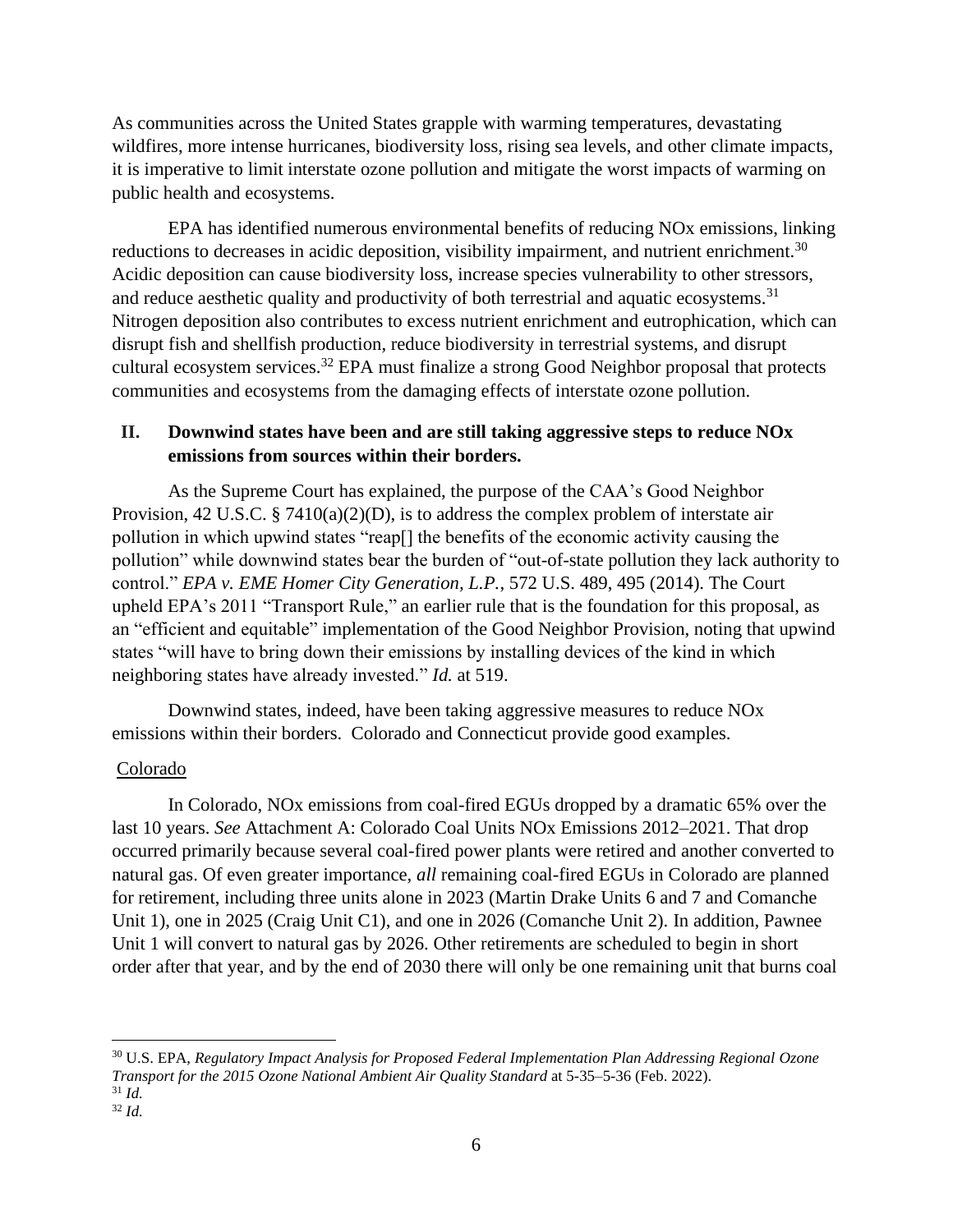in the state (Comanche Unit 3). *See* Attachment B: Colorado Coal Units Summary and Attachment C: Colorado Coal Units Spreadsheets.

 Of the 13 active coal-fired units in Colorado, five are already running SCR and have NOx emissions well below the 0.08 pounds per million Btus (lb/MMBtu) rate that EPA expects for optimized SCR in upwind states beginning in the 2023 ozone season. *See* Attachments B and C. Of the remaining eight coal-fired units that are not currently operating SCR, six of them are the retirements and fuel conversion by 2026 mentioned above, meaning that by that year most of the Colorado coal fleet will be running SCR.

 In short, Colorado has seen a dramatic decrease in its NOx emissions from coal-fired EGUs over the last decade, and it will continue to see an important decrease in the next few years as more units retire. In the meantime, coal plants running SCR are generally obtaining significant NOx reductions.

#### Connecticut

 Connecticut has already eliminated *all* coal-fired power plants. The last remaining unit was retired in 2021 (Bridgeport Harbor Station).<sup>33</sup> In addition, more than half of the oil-fired EGUs in Connecticut already have SCR (seven out of 13).<sup>34</sup> Of those seven, four are emitting far below the NOx emissions rate of 0.03 lb/MMBtu that EPA expects from optimizing SCR at these types of facilities in upwind states. In particular, the Devon Units 15 through 18 had 2021 ozone season NOx rates ranging from 0.006 to 0.008 lb/MMBtu, an order of magnitude below the EPA rate. The three remaining oil-fired EGUs with SCR at New Haven Harbor had a 2021 ozone season NOx rate just above EPA's expected rate (0.039, for example, for Unit NHHS2), meaning that with some modest operational changes those facilities could be achieving reductions similar to what EPA is expecting from upwind EGUs, even though these Connecticut facilities are not subject to this rule. Likewise, the vast majority of gas plants already have SCR and are operating at levels below EPA's expected emissions rates in upwind states.

#### Conclusion

 Colorado and Connecticut have made great strides in reducing NOx emissions from EGUs, especially by retiring coal-fired plants. Under EPA's modeling, both Colorado and Connecticut are not projected to contribute NOx pollution to any downwind states. Yet they are projected to receive significant NOx contributions from upwind states. As a result, these downwind states cannot protect their citizens from harmful ozone pollution, despite their aggressive regulation of NOx sources within their borders.

<sup>33</sup> *See PSEG Ends Coal Era with Bridgeport Harbor Station Retirement* (June 3, 2021) [https://www.powerengineeringint.com/world-regions/north-america/pseg-ends-coal-era-with-bridgeport-harbor](https://www.powerengineeringint.com/world-regions/north-america/pseg-ends-coal-era-with-bridgeport-harbor-station-retirement/#:~:text=The%20final%20coal%2Dfired%20power,on%20Monday%201%20June%202021)[station-retirement/#:~:text=The%20final%20coal%2Dfired%20power,on%20Monday%201%20June%202021.](https://www.powerengineeringint.com/world-regions/north-america/pseg-ends-coal-era-with-bridgeport-harbor-station-retirement/#:~:text=The%20final%20coal%2Dfired%20power,on%20Monday%201%20June%202021) <sup>34</sup> For 2021 emissions rates, plant type, and SCR status, see Attachment D: Connecticut EGU Summary.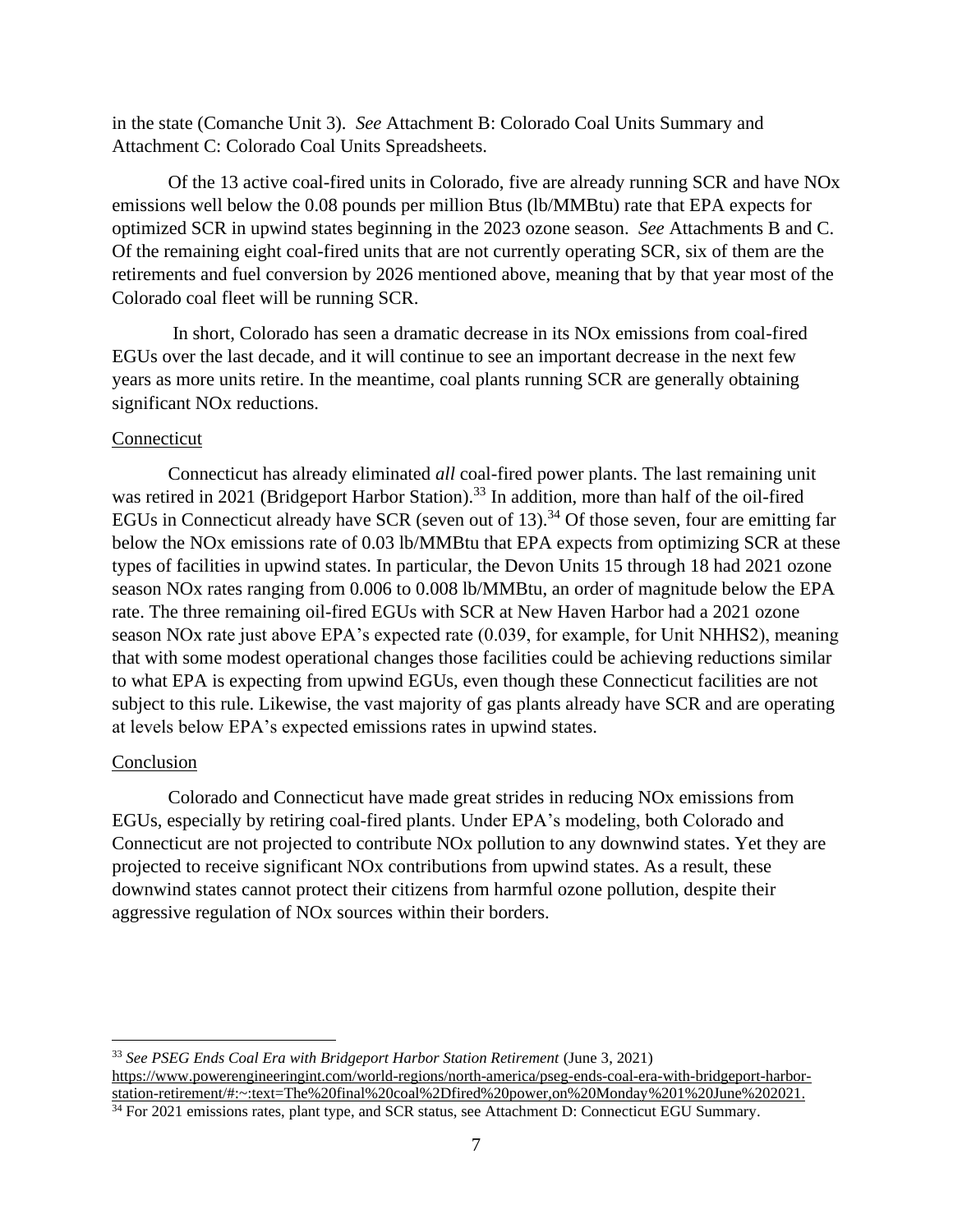## **III. There is ample evidence that many EGUs are not operating their pollution controls at optimal levels throughout each day of the ozone season.**

EPA correctly recognizes that many EGUs are not optimizing their pollution controls consistently throughout each day of the ozone season and, thus, are not achieving the emissions reductions necessary to aid downwind states as required under the Good Neighbor Provision. *See* 87 Fed. Reg. at 20,110–111. Attachments E and F present an analysis by Megan Williams, Technical Consultant for EDF, of the emissions data from the 2019–2021 ozone seasons for the 40 coal-fired EGUs in the regulated upwind states that EPA flagged for potential optimization when designing the current proposal. *See* Ozone Transport Policy Analysis Proposed Rule TSD, Appendix A: Proposed Rule State Emission Budget Calculations and Engineering Analytics, Unit 2024 Tab. The attached analysis demonstrates that, indeed, many EGUs did not optimize their existing SCR controls for substantial portions of recent ozone seasons. Attachment E summarizes the findings of the analysis. Attachment F provides the spreadsheet with the underlying analysis.<sup>35</sup> The remaining Attachments provide the plant-specific data. Key details are discussed further below.

The attached analysis relies on the same metrics EPA used in the "Discussion of Short-Term Limits document," which is cited in footnote 257 on page 20111 of the proposal, and which is in this docket as item EPA-HQ-OAR-2021-0668-0124. That undated and unsigned memo analyzes 2017 emissions data to determine whether coal-fired EGUs were idling their SCR controls or sub-optimally operating them (what the memo refers to as "turning them off or down").

EPA cites the memo to address a narrow question: whether EGUs would likely idle their SCRs at peak demand times to sell the auxiliary electricity that would otherwise go to running the SCR. 87 Fed. Reg. 20,111 n. 257. EPA concludes that this behavior is unlikely because the diverted electricity would represent an insignificant portion of a unit's overall power supply: approximately 0.6%. EPA, Discussion of Short-term limits, EPA-HQ-OAR-2021-0668-0124.

Aside from that conclusion, the agency fails to explain the other metrics and statements employed throughout the memo, and the memo's conclusions are entirely unpersuasive. For one, the memo only analyzes 2017 emissions data, the first season subject to the Cross-State Air Pollution Rule (CSAPR) Update (81 Fed. Reg. 74,504 (Oct. 26, 2016)). Data from the first year of the CSAPR Update is not indicative of later years, when the number of banked allowances increased, and sources could buy less expensive allowances to cover increased emissions. To remedy this deficiency, the attached analysis uses emissions data from the three most recent years of 2019–2021.

In addition, the various metrics EPA used in the memo to analyze SCR operations have significant weaknesses, as discussed below. Yet, as the data in the attached analysis indicate,

<sup>&</sup>lt;sup>35</sup> The Notes tab in the Attachment F spreadsheet gives helpful descriptions of the data sources, the methodology, and the EPA metrics used here.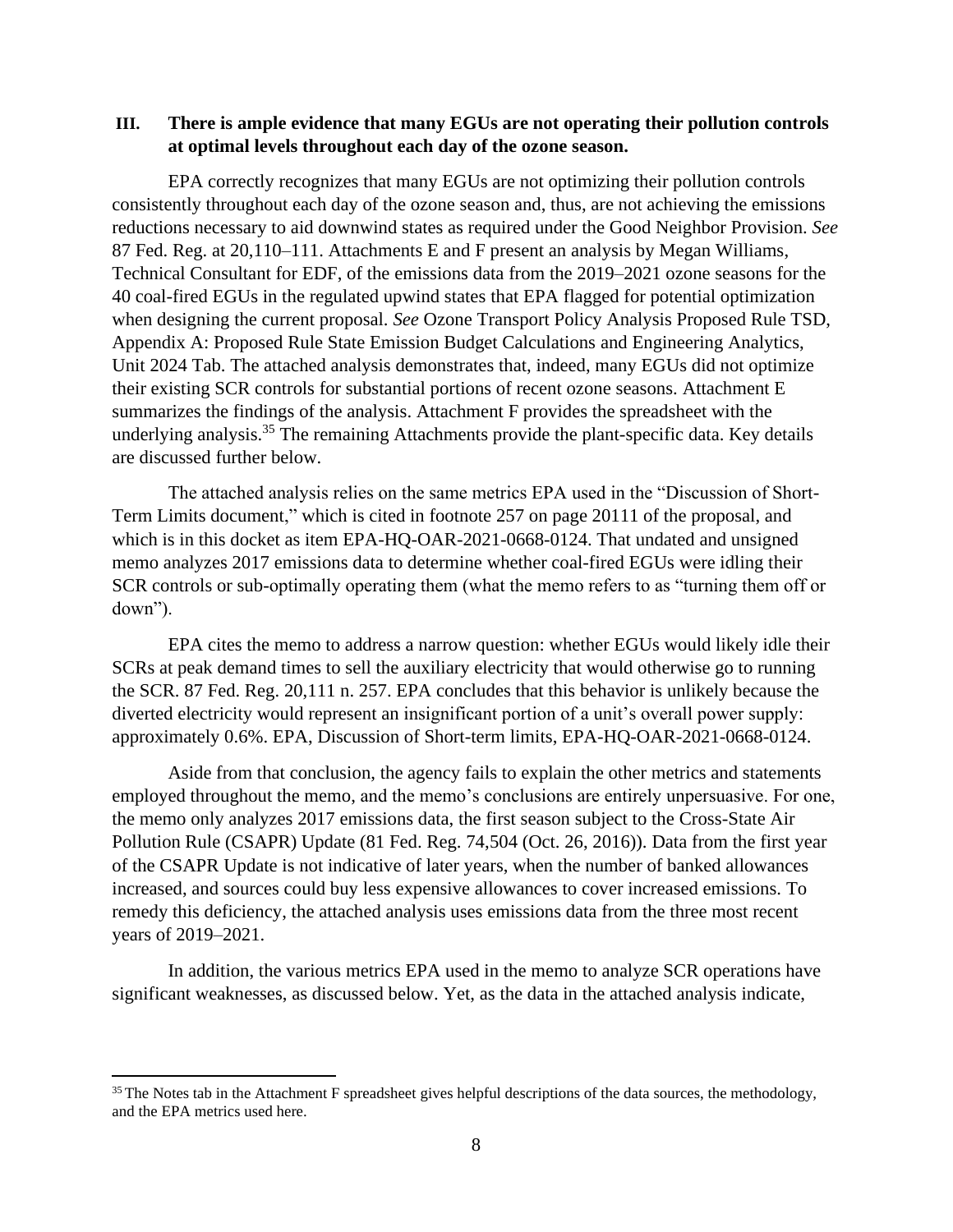even assuming some of EPA's own flawed methodology, many coal-fired EGUs are idling or sub-optimally operating their SCR controls for many hours and many days of the ozone seasons.

To begin, EPA declared that units with ozone season average NOx rates below 0.2 lb/MMBtu "were likely operating their [SCR] controls throughout the ozone season." EPA, Discussion of Short-term limits, EPA-HQ-OAR-2021-0668-0124. EPA provided no explanation of why that 0.2 emissions rate—which was *double* the expected rate under the CSAPR Update in effect in 2017—indicated SCR operation throughout the ozone season. This flawed metric is even harder to justify under the current proposal where the expected ozone season average emissions rate for optimized SCR is lowered to 0.08 lb/MMBtu. Using this updated figure, the attached analysis finds that 34 out of the 40 units had average seasonal emissions rates over 0.08 lb/MMBtu in 2021, with similar results in 2020 and 2019. *See* Attachment E.

As a second metric, EPA pointed to hourly NOx emissions rates more than 20% higher than a unit's seasonal average as evidence that the unit was not operating its SCR at optimal levels. EPA provided no rationale for the 20% cut-off. Moreover, EPA only ran this test on EGUs in a *subset* of states, mostly in the mid-Atlantic (Pennsylvania, New Jersey, New York, Delaware, Connecticut, and Maryland). In doing so, EPA found only two units that satisfied this arbitrary metric.

Setting aside concerns regarding the merits of the underlying metric, the attached analysis applies the same methodology to the 40 units EPA flagged for potential optimization when it developed this proposal. Those units span multiple regions of the country, not just the mid-Atlantic, but also the South, Midwest and West. The analysis finds that almost half the units had significant periods of time during the 2019–2021 ozone seasons when their emissions in any hour were 20% higher than their respective ozone season average NOx emissions rates, indicating idling or sub-optimal operation of SCRs. As just one example, for the Thomas Hill Unit MB2 in Missouri, almost half of the 2021 ozone season met that test. For several units in Pennsylvania, between one third and one half of the ozone season met that test. *See* Attachment E (summary); *see also* Attachments G–GG (individual units).

As a third metric in the memo, EPA looked at whether a unit's hourly NOx rate doubled during the course of a single calendar day, indicating that the SCRs were turned down or off periodically. A doubling of the hourly rate could very well be one indication of an SCR idled or sub-optimally run, but EPA, without explanation, went on to flag only those units that had at least *20 days* with an hourly rate doubling. EPA gives no explanation for why it looked at 20 days or more. Even with such a forgiving (and unexplained) test, EPA still found that 15 units had at least 20 days of SCR cycling in 2017.

The attached analysis, using 2019–2021 data and even accepting EPA's artificial 20-day threshold, finds the following percentages of units cycling their SCRs:

2021 – 67.5% (27 out of 40 units) 2020 – 55% (22 out of 40)

2019 – 65% (26 out of 40)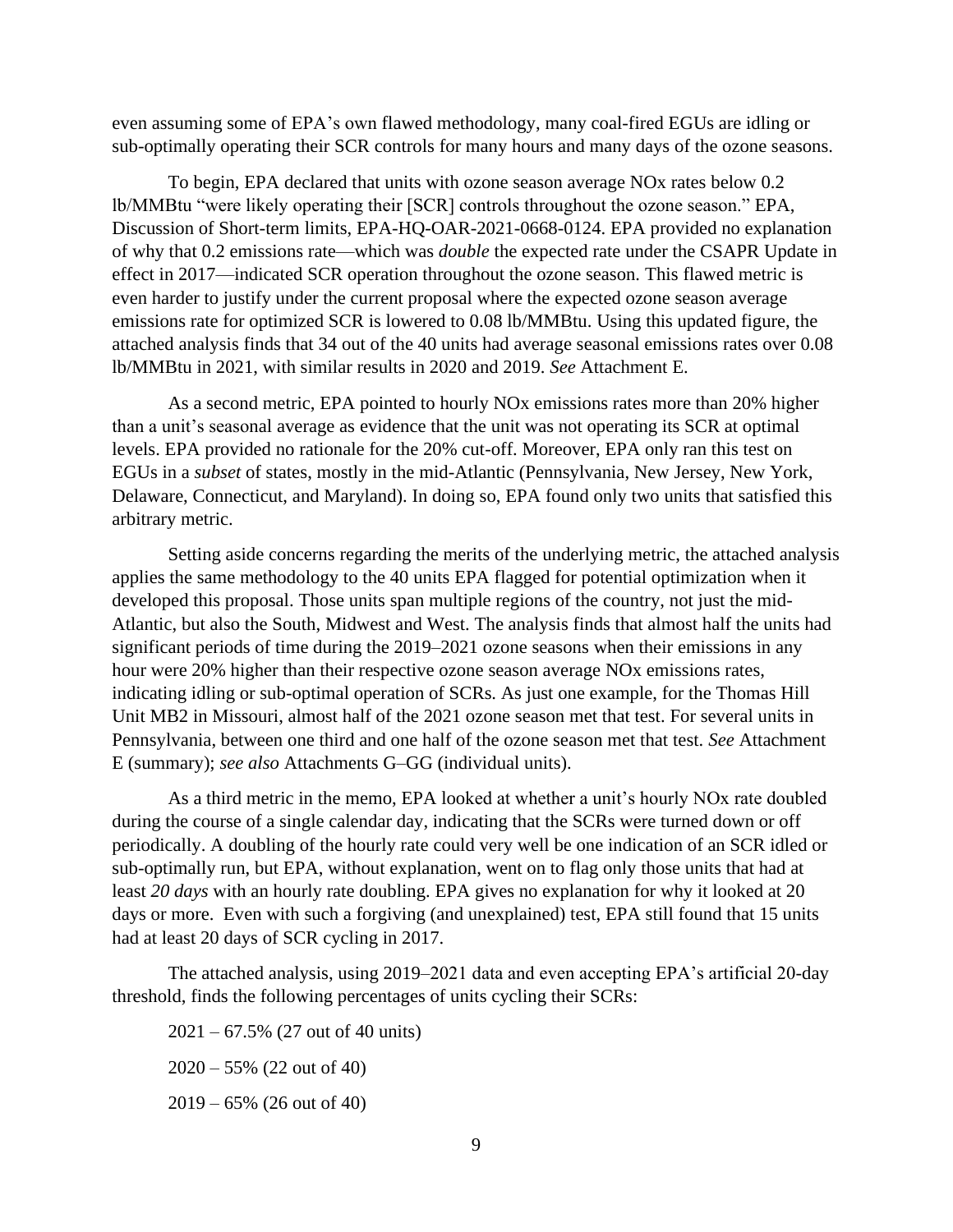Moreover, the number of days of SCR cycling for some of these units is very high. In 2021, for example, the East Bend Unit 2 in Kentucky cycled its SCR on 88 days, out of an ozone season of 152 days. In 2020, the Keystone Unit 1 in Pennsylvania cycled its SCR on 105 days, and in 2019, the John E Amos Unit 3 in West Virginia cycled for 98 days. These are just a few examples; there are many others in the Attachment E summary.

Even units that had seasonal NOx emissions rates meeting EPA's proposed limit of 0.08 lb/MMBtu cycled their SCR for many days each season, demonstrating that only a *daily* rate will end this harmful practice. For example, in 2021 the DB Wilson unit in Kentucky had an average seasonal rate of 0.08 lb/MMBtu, and yet it cycled its SCR for 48 days, and seven days exceeded the proposed daily limit of 0.14 lb/MMBtu.<sup>36</sup> Similarly, the Miami Fort Unit 8 in Ohio also had an average seasonal rate of 0.08 lb/MMBtu in 2021, but it had a remarkable 32 days that exceeded 0.14 lb/MMBtu, emphasizing that a sufficiently rigorous daily emissions constraint will significantly alter how units operate.

Finally, the attached analysis applies its same methodology to an expanded set of coalfired EGUs, looking beyond those flagged by EPA for optimization to additional units that are currently equipped with SCR. *See* the Attachment F spreadsheet tabs labeled "Additional SCR Units" and "Additional SCR Units Summary." This important analysis demonstrates that there are potentially many other EGUs that are not optimizing their SCRs.<sup>37</sup> As just one example, even though in 2021 the Gibson Unit 5 in Indiana had an average NOx seasonal emissions rate of 0.06 lb/MMBtu (below EPA's expected rate of 0.08), the unit had 11 days that exceeded the proposed daily limit of 0.14 lb/MMBtu, and it cycled its SCR an extraordinary 59 days.

EPA suggested that the SCR idling or sub-optimal operation it found under its own flawed methodology was mostly occurring "during low demand times" and not in the afternoons when electricity demand is high and ozone formation peaks. EPA, Discussion of Short-term limits, EPA-HQ-OAR-2021-0668-0124. Yet the 2015 ozone NAAQS is a daily standard, not an "afternoon" standard. It applies every hour of every day of the ozone season because public health needs to be protected continually throughout the day. Moreover, even at times of low capacity, coal-fired EGUs are able to achieve NOx emissions rates below 0.075 lb/MMBtu. *See* Ranajit Sahu, US Coal Fleet Selective Catalytic Reduction (SCR) Performance Analysis, at 5-15 (Jan. 2022)., attached to the Comments of EarthJustice, et al., in this docket.

In sum, the attached analysis, using 2019–2021 emissions data and, for the sake of argument, EPA's own metrics, demonstrates that many EGUs all across the country are not optimizing their SCR controls consistently throughout every hour of every day of the ozone season. A daily emissions rate limit will help incentivize SCR optimization to secure the emissions reductions required by the Good Neighbor Provision.

<sup>&</sup>lt;sup>36</sup> The days of SCR cycling often overlap with the days exceeding 0.14 lb/MMBtu, but not always.

<sup>&</sup>lt;sup>37</sup> See the Notes tab of Attachment F, line 15, for a description of how the additional SCR units were identified. There are a total of 111 additional units that EPA could have analyzed. See the tab labeled "additional SCR units" in Attachment F listing them all. Our analysis focused on 15 of those units, shown in the "additional SCR units summary" tab. EPA could easily continue the analysis for the remaining 96 units and would likely find many others that are not optimizing their SCR controls.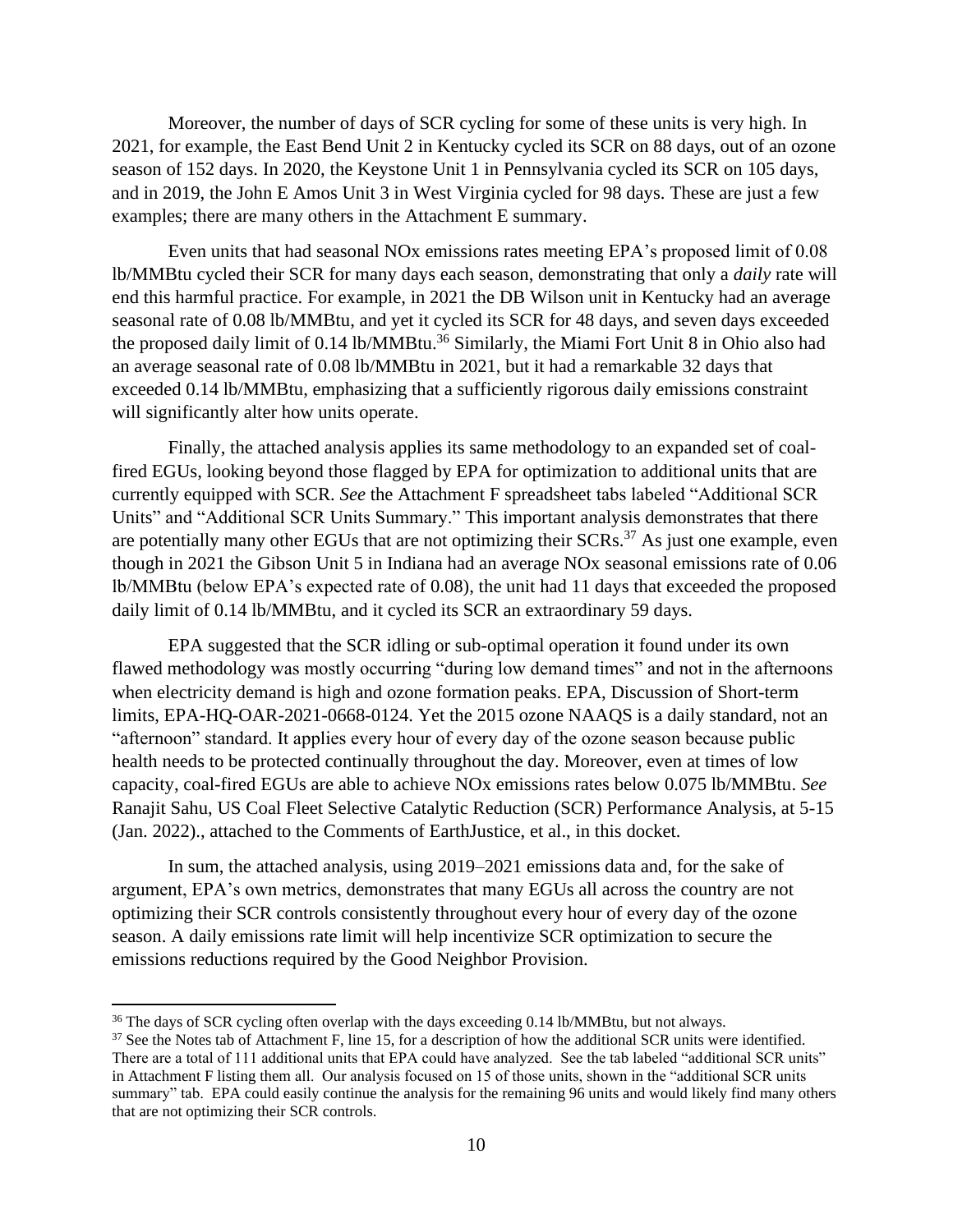## **IV. EPA's proposal to include safeguards ensuring continued implementation of the necessary emissions reductions is consistent with EPA's broad FIP authority.**

We strongly support EPA's decision to include safeguards in this proposal designed to maintain the stringency of the program over time even as the EGU fleet's composition and usage changes and to ensure that EGUs implement the expected emissions controls continuously throughout each day of the ozone season. Those safeguards include the dynamic adjustments of the emissions budgets annually, the recalibration of the allowance banks, the unit-specific backstop daily emissions rates, and the secondary emissions limits to implement the state-wide assurance levels. See 87 Fed. Reg. at 20,105–110. These safeguards are critical to securing the emissions reductions from upwind states and sources that are necessary to satisfy the Good Neighbor Provision.

Those safeguards are also entirely consistent with EPA's broad FIP authority. After disapproving a state implementation plan (SIP) or finding a state failed to submit a SIP, EPA must issue a FIP "to fill all or a portion of a gap or otherwise correct all or a portion of an inadequacy in a state implementation plan." 42 U.S.C. §§ 7410(c), 7602(y). Indeed, the CAA authorizes a FIP to include "enforceable emission limitations or other control measures, means, or techniques . . . [that] provide[] for attainment of the relevant [NAAQS]." *Id.* § 7602(y).

As the caselaw makes clear, "[w]hen the EPA disapproves a SIP and proposes a FIP, it stands in the position of the state with all the same requirements and powers the state had in initially drafting its SIP." *Texas v. EPA*, 829 F.3d 405, 429 ( $5<sup>th</sup>$  Cir. 2016). When the Agency promulgates a FIP, "EPA stands in the shoes of the defaulting State, and all of the rights and duties that would otherwise fall to the State accrue instead to EPA." *Central Arizona Water Conservation District v. EPA*, 990 F.2d 1531, 1541 (9th Cir. 1993). Likewise, courts do not adopt a "crippling interpretation" of EPA's FIP authority because "the statutory scheme would be unworkable were it read as giving to EPA, when promulgating an implementation plan for a state, less than those necessary measures allowed by Congress to a state to accomplish federal clean air goals." *South Terminal Corp. v. EPA*, 504 F.2d 646, 668 (1st Cir. 1974) (analyzing 42 U.S.C. § 1857c-5(c), the precursor to section 7410(c), the current FIP provision).

States are free to adopt backstop measures to guarantee that emissions limits imposed on sources are actually achieved. For example, states can impose rate-based limits as backstops to mass-based limits (or vice versa), and states can also impose on their sources reporting obligations, periodic recalibrations of limits, schedules for compliance, and the like. *See* 42 U.S.C. § 7410(a)(2)(A) (authorizing SIPs to include "enforceable emission limitations and other control measures, means, or techniques," in language mirroring the FIP definition in  $\S 7602(y)$ ; *see also Env't Def. v. EPA*, 369 F. 3d 193, 209 (2d Cir. 2004) (noting "the breadth of the essential language" permitting vast discretion in the measures employed by states); *BCCA Appeal Group v. EPA*, 355 F. 3d 817, 840 (5th Cir. 2003), *as amended on denial of reh'g and reh'g en banc* (Jan 8. 2004) (deferring to the agency's reasonable construction of the phrase "other control measures, means or techniques" in the context of SIP approval).

In a similar vein, here in this FIP EPA is proposing the dynamic budgets, the daily emissions rate limits, and the other safeguards to ensure that the emissions reductions needed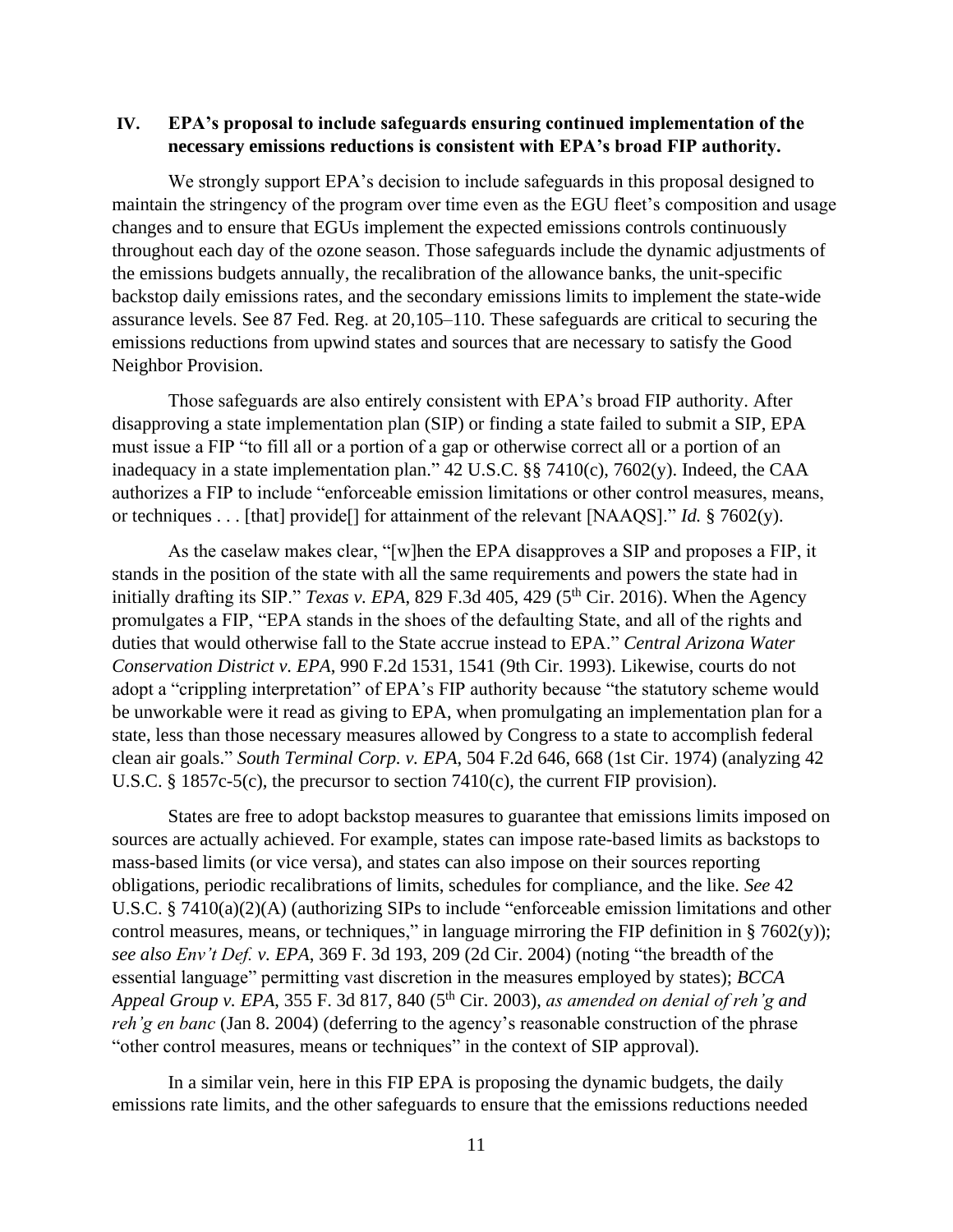under the Good Neighbor Provision to aid downwind states are consistently achieved. Because EPA has authority in a FIP to "fill  $\ldots$  a gap" left by the state, 42 U.S.C. § 7602(y), and the agency "stands in the shoes of the defaulting [s]tate," *Central Arizona*, 990 F.2d at 1541, EPA has authority to adopt the proposed safeguard measures.

### **V. EPA's proposal to use Notices of Data Availability to update the annual budgets is consistent with its practice in other contexts.**

EDF supports EPA's proposal to utilize dynamic budgeting to ensure future state budgets reflect up-to-date fleet composition and heat input data. To implement the dynamic budgets, EPA proposes to calculate the emissions budgets for the 2025 control period and each year thereafter through Notices of Data Availability (NODAs). *See* 87 Fed. Reg. at 20,115. The budget for each year will be based on the emissions rates and formulas finalized in this rule, applied to the latest reported operational data for the EGU fleet. *Id.* at 20,116. Interested parties will have the opportunity to seek corrections if they believe any data used in the calculations, or the calculations themselves, are in error. *Id*. at 20,115. By incorporating the latest available data on the composition and utilization of the EGU fleet, the dynamic budget mechanism serves to ensure that the selected control stringency continues to be implemented.

The use of NODAs to implement EPA's proposed dynamic budgeting mechanism is consistent with the agency's use of periodic ministerial actions in other contexts. Using NODAs to update state emissions budgets to reflect recently reported operational data is similar to the established process for calculating and announcing unit-level allowance allocations from new unit set-asides (NUSAs). *See* 87 Fed. Reg. 20,117. Under that approach, default NUSA allocations are determined based on current and prior emissions data using a set methodology laid out in the regulatory text. Based on this established methodology, specific allocations are announced periodically via NODAs and provide commenters the opportunity to identify any concerns in the posted data before being finalized.<sup>38</sup> Similar notice procedures have also been used to administer the assurance provisions of the trading programs. Where emissions levels exceed the respective state assurance levels for the control period, EPA apportions responsibility for the exceedance according to regulatory procedures and publishes notice of the calculations in the Federal Register with the opportunity to submit objections to the information published.<sup>39</sup> In other contexts, a similar mechanism has been employed to issue allowance allocations for the production and consumption of hydrofluorocarbons under the 2020 American Innovation and Manufacturing Act.<sup>40</sup>

<sup>38</sup> *See* 40 CFR §§ 97.412, 97.512, 97.612, 97.712, 97.812, 97.1012. *See also* 40 CFR § 97.153(e) (directing Administrator to record CAIR NOx NUSA allowance allocations); Final Notice of Data Availability Concerning 2010 CAIR NOx, 75 Fed. Reg. 52,940 (Aug. 30, 2010); 86 Fed. Reg. 23,145–23,147. Prior to the 2021 control period, NUSA allocations were completed in two rounds. The current one-round process was adopted in the Revised CSAPR Update. *See* 86 Fed. Reg. 23,054 (April 30, 2021).

<sup>39</sup> *See* Administration of Cross-State Air Pollution Rule Trading Program Assurance Provisions for 2019 Control Periods, 85 Fed. Reg. 53,364 (Aug. 28, 2020).

<sup>40</sup> *See* Phasedown of Hydrofluorocarbons: Establishing the Allowance Allocation and Trading Program Under the American Innovation and Manufacturing Act, 86 Fed. Reg. 55,203–55,204 (Oct. 5, 2021); 40 CFR §§ 84.7, 84.9,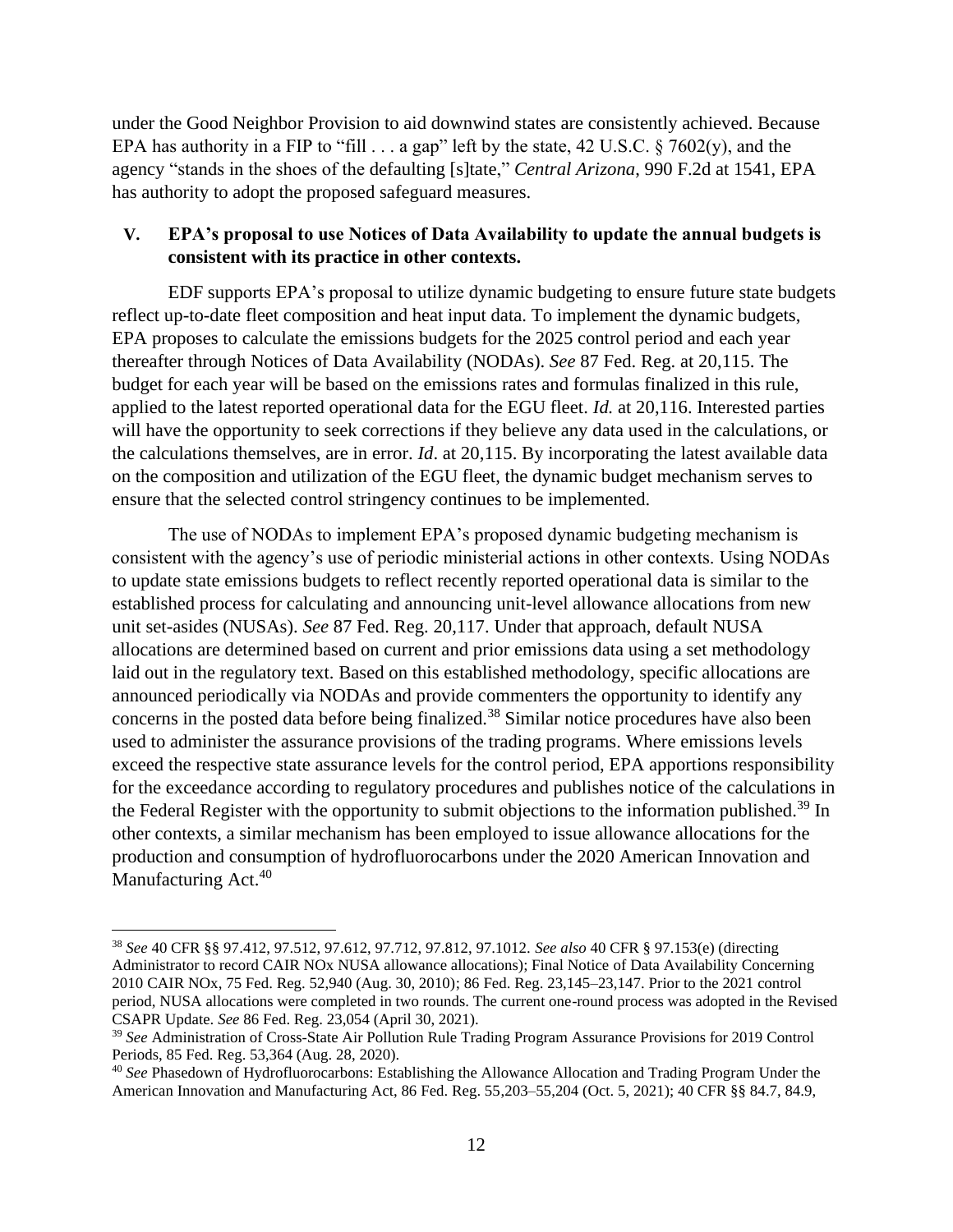EPA's dynamic budgeting proposal would similarly retain the substantive emissions control strategies identified in a final rule, maintaining a constant stringency and updating state budgets to accurately reflect fleet composition and utilization. As EPA notes, "the annually updated information would concern only the composition and utilization of the EGU fleet and not the emissions rate data also used in the emissions budget computations." 87 Fed. Reg. 20,109. Thus, the budget calculations "for all years would reflect only the specific emissions control strategies used to determine states' good neighbor obligations as determined in this rulemaking, along with fixed historical emissions rates for units that are not assumed to implement additional control strategies." *Id.* As with the use of similar ministerial actions in other contexts, the core component of the budget calculation—EPA's determination of necessary control strategies remains constant. Indeed, failing to incorporate up-to-date heat input data through dynamic budgeting would otherwise result in future state budgets that do not reflect the deployment of selected control technologies at all covered EGUs in operation.

\* \* \* \* \*

We appreciate the opportunity to provide comments on this important rulemaking. All prior written and oral testimony and submissions to the Agency in this matter, including all citations and attachments, as well as all the documents cited in these comments and attached hereto are hereby incorporated by reference as part of the administrative record in this EPA action, Docket ID No. EPA-HQ-OAR-2021-0668.

Please direct any inquiries regarding these comments to Michael Panfil, Senior Director and Lead Counsel, Climate Risk + Clean Power, EDF.

Respectfully submitted,

Michael Panfil Jesse Hevia Environmental Defense Fund 1875 Connecticut Ave., NW Washington, DC 20009 [mpanfil@edf.org](mailto:mpanfil@edf.org) [jhevia@edf.org](mailto:jhevia@edf.org)

Trish McCubbin Legal Consultant for EDF [profmccubbin@gmail.com](mailto:profmccubbin@gmail.com)

<sup>84.11.</sup> In issuing allocations under the AIM Act, EPA rejected requests that the agency issue future allocations in advance, explaining the need to make adjustments annually and clarifying that shares of the general allowance pool will remain consistent based on the established methodology. 86 Fed. Reg. 55,143.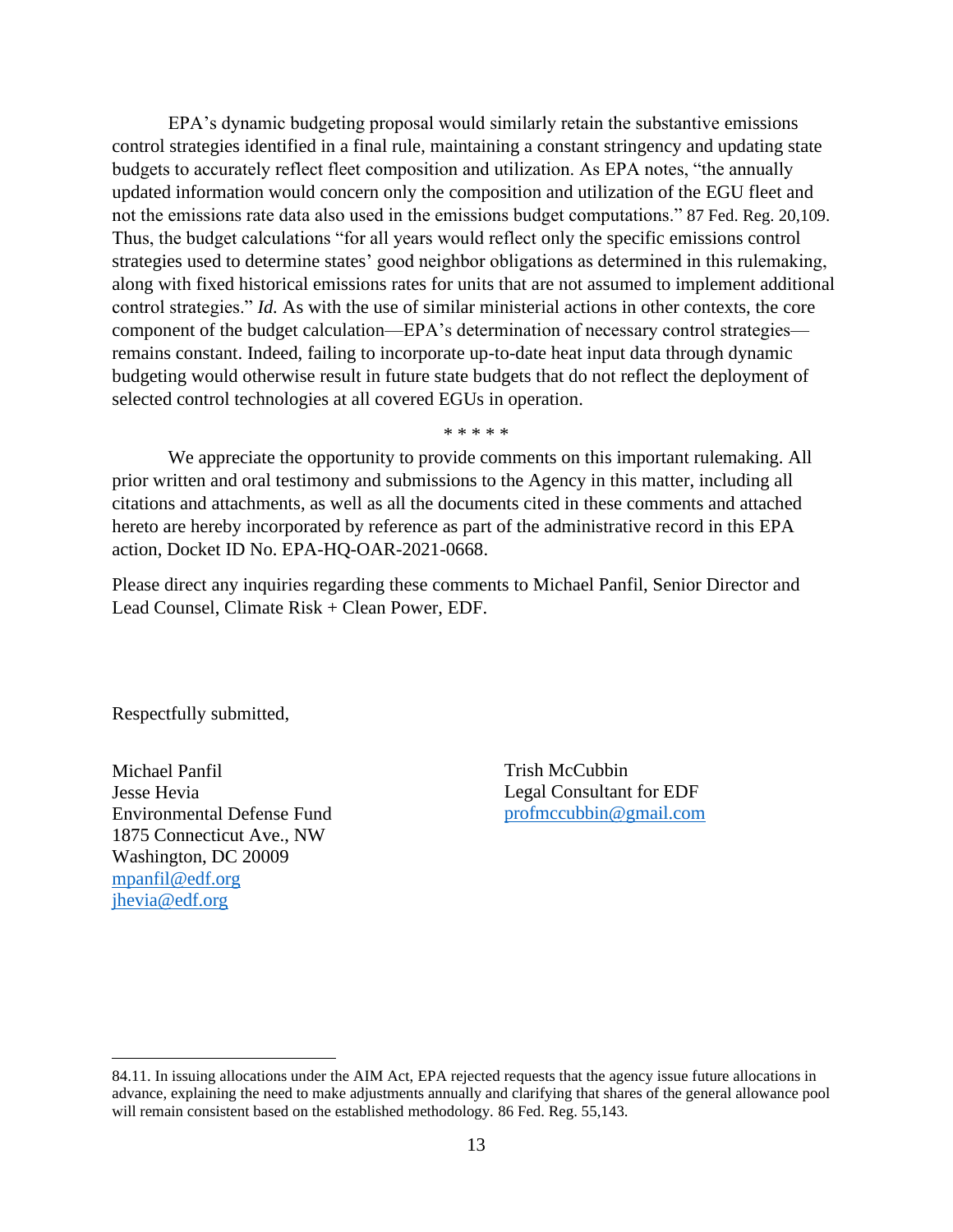### Attachments (42):

- A) Colorado Coal Units NOx Emissions 2012–2021
- B) Colorado Coal Units Summary
- C) Colorado Coal Units Spreadsheets
- D) Connecticut EGU Summary
- E) Summary of EGUs Flagged by EPA for Optimization, Analysis by Megan Williams
- F) Spreadsheets on Optimize SCRs and Additional Units, Analysis by Megan Williams

Williams Analysis of EGUs Flagged by EPA for Optimization

- G) A B Brown Analysis
- H) Alcoa Analysis
- I) Allen S King Analysis
- J) Bull Run Analysis
- K) Conemaugh Analysis
- L) Cumberland Analysis
- M) D B Wilson Analysis
- N) E C Gaston Analysis
- O) East Bend Analysis
- P) F B Culley Analysis
- Q) Gen J M Gavin Analysis
- R) H L Spurlock Analysis
- S) Homer City Analysis
- T) Indian River Analysis
- U) IPL-Petersburg Analysis
- V) John E Amos Analysis
- W) John Twitty Energy Center Analysis
- X) Keystone Analysis
- Y) Miami Fort Power Station Analysis
- Z) Michigan City Analysis
- AA) Montour Analysis
- BB) Mountaineer Analysis
- CC) New Madrid Analysis
- DD) Pleasants Power Station Analysis
- EE) Plum Point Analysis
- FF) Thomas Hill Energy Center Analysis
- GG) Wygen I Analysis

Williams Analysis of Additional Units with SCR

- HH) A B Brown 2 Analysis
- II) Clifty Creek Analysis
- JJ) Columbia Analysis